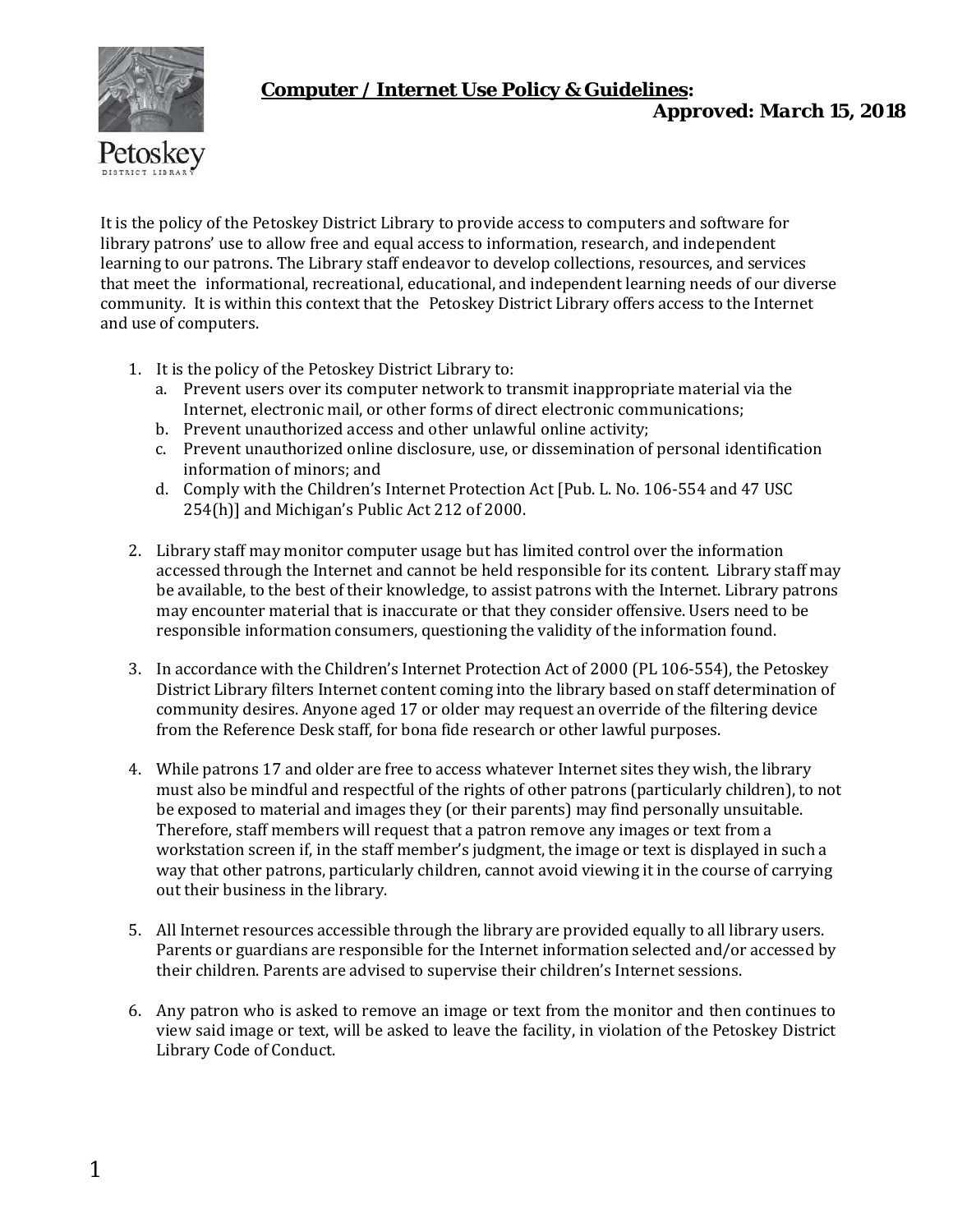

### **Computer / Internet Use Policy & Guidelines***:*

*Approved: March 15, 2018*

#### **General Computing Guidelines**

- 1. Use your library card and pin to log-on to an available station. Guest passes will be issued at any Service Desk or the Circulation Desk for any non-library card holder.
- 2. Basic computing classes are available. Please ask if assistance is needed.
- 3. You must first accept this computer use policy in order to log-on to any of our workstations or our Internet access. Failure to follow these guidelines is considered a breach of the library code of conduct and may result in the loss of your computer and/or library privileges.
- 4. Patrons are allowed up to two log-ins per day on library computers. If other patrons are waiting, you may be asked to shorten your time.
- 5. If a computer is malfunctioning, do not move to another computer. Please ask for help at the information desk.
- 6. You may save information to a computer for use during your session. At the conclusion of your session any saved information will be automatically deleted. If you need to save work produced during your session you will need to provide your own portable storage device or email it to yourself. The library has flash drives available at the Reference Desk for purchase.
- 7. You have access to a laser printer: black & white at 15 cents or color at 50 cents per side.
- 8. If sound is needed, earbuds or head phones must be used at a sound level no other patrons can hear. Earbuds are available for purchase at the Reference Desk.
- 9. In order to use computers and Internet in the Petoskey District Library, users must agree to:
	- a. comply with all applicable laws and regulations regarding copyright protected materials and software license agreements;
	- b. respect the privacy of others;
	- c. act responsibly in your use of the network and avoid actions that cause interference to the network, or the work of others;
	- d. not intentionally introduce invasive programs;
	- e. not display for others, sites which violate their rights.
- 10. These are public computers used by many people. There is risk involved when using services such as Internet banking or services where the use of a password/PIN is necessary, as this may result in access to your personal information by others. The Petoskey District Library assumes no responsibility for loss or damage done directly or indirectly to personal data or equipment. The library also assumes no responsibility for any damage or injury arising from loss of privacy from use of its computers, wireless or other Internet connection.